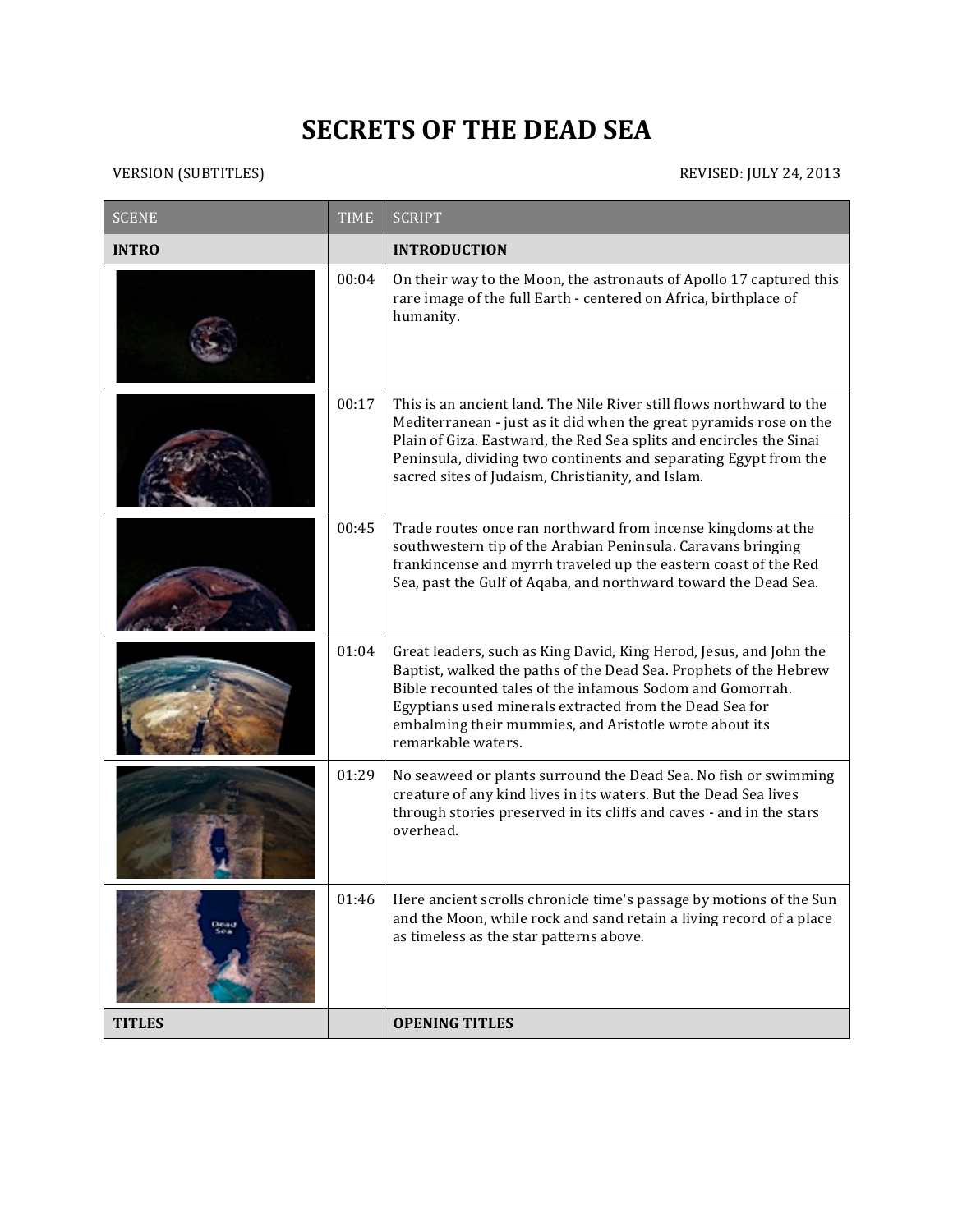|               | 02:03 | The Houston Museum of Natural Science<br>Presents                                                                                                                                                                                                                                                                                                                                                                                                                                                                                                                                                                                                                                         |
|---------------|-------|-------------------------------------------------------------------------------------------------------------------------------------------------------------------------------------------------------------------------------------------------------------------------------------------------------------------------------------------------------------------------------------------------------------------------------------------------------------------------------------------------------------------------------------------------------------------------------------------------------------------------------------------------------------------------------------------|
|               |       | <b>SECRETS OF THE DEAD SEA</b>                                                                                                                                                                                                                                                                                                                                                                                                                                                                                                                                                                                                                                                            |
|               |       | Narration: Nirit Harel and Eitan Campbell                                                                                                                                                                                                                                                                                                                                                                                                                                                                                                                                                                                                                                                 |
| <b>PART 1</b> |       | <b>SECRETS OF THE ANCIENT PAST</b>                                                                                                                                                                                                                                                                                                                                                                                                                                                                                                                                                                                                                                                        |
|               | 02:18 | The Dead Sea is the lowest point in a rift valley extending<br>northward from the Red Sea to Syria. From sea level at the Gulf of<br>Aqaba, the valley drops over 1300 feet to the Dead Sea shore.<br>Mountain ranges border the valley on both sides, challenging<br>caravans bringing the wealth of the East to the markets of Europe.                                                                                                                                                                                                                                                                                                                                                  |
|               | 02:39 | The Dead Sea anchors a land rich in physical and spiritual wealth.<br>Just east and South of the Dead Sea lies Petra, capital of the<br>Nebatean trading empire. Spices from the East and South traveled<br>over the desert to ports on the Mediterranean Sea on their way to<br>markets in Europe. Each caravan enjoyed the protection of the<br>Nebateans and increased the wealth of their hidden city.                                                                                                                                                                                                                                                                                |
|               | 03:07 | A long canyon winds into the crumpled mountains east of the Dead<br>Sea. Natural hues of red and gold give little indication of the<br>splendor within, the glory of ancient Petra, the Nebatean city of<br>rock.                                                                                                                                                                                                                                                                                                                                                                                                                                                                         |
|               | 03:21 | Facades of rock mark the doorways of tombs that once looked<br>down on a thriving city. Drainage channels along canyon walls<br>brought water into cisterns buried under the plazas. This fabled<br>sandstone city, rose to power at the same time that the dead sea<br>scrolls were written fading into desert myth after the Roman<br>conquest, when trade routes shifted from land to water. Its people,<br>the Nebateans, may have become the Bedouins, who kept the city<br>hidden and protect it even now. Mountains west of the Dead Sea<br>are home to another great and ancient place, the most cherished of<br>all cities, Jerusalem - sacred to Jews, Christians, and Muslims. |
|               | 04:13 | At the center of old Jerusalem is the Dome of the Rock, built at the<br>place where the patriarch Abraham stood to sacrifice his son Isaac,<br>where Solomon built his temple, and where Mohammed is said to<br>have ascended to heaven.                                                                                                                                                                                                                                                                                                                                                                                                                                                  |
|               | 04:30 | The walls of Jerusalem's old city are part of the second Temple, the<br>most sacred site in Judaism. Unlike Petra, Jerusalem is alive, and is<br>as jealously cherished today as it was when the Dead Sea scrolls<br>where written.                                                                                                                                                                                                                                                                                                                                                                                                                                                       |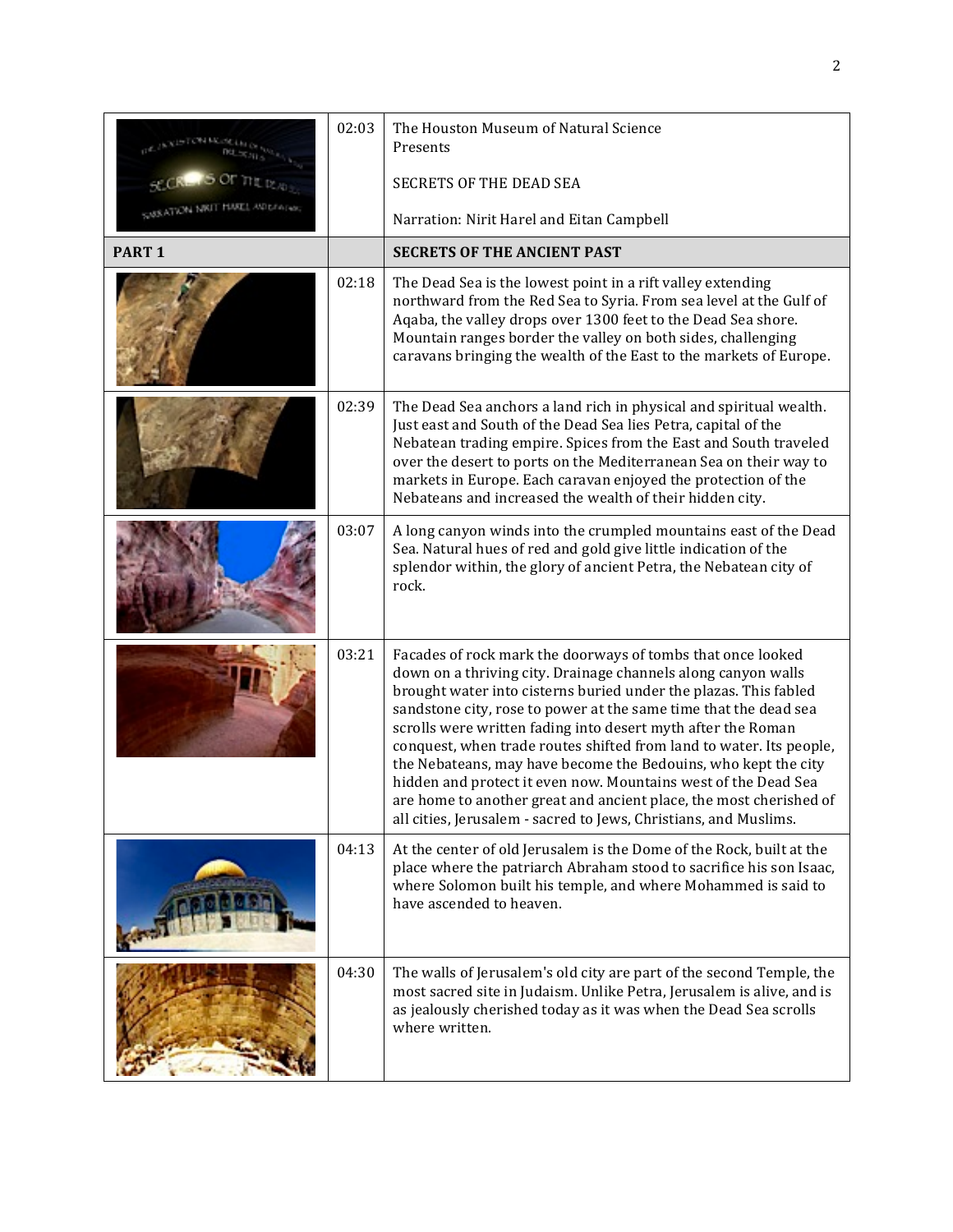|                   | 04:47 | Over two thousand years ago, religious groups fled the secular<br>wealth symbolized by Petra, and the formal religion of Jerusalem,<br>to the isolation of the Dead Sea's shores.                                                                                                                                                                                                                                                                                                                         |
|-------------------|-------|-----------------------------------------------------------------------------------------------------------------------------------------------------------------------------------------------------------------------------------------------------------------------------------------------------------------------------------------------------------------------------------------------------------------------------------------------------------------------------------------------------------|
| PART <sub>2</sub> |       | <b>SECRETS OF THE SCROLLS</b>                                                                                                                                                                                                                                                                                                                                                                                                                                                                             |
|                   | 05:01 | In 1947, near the northern border of the Dead Sea, a young<br>Bedouin shepherd tossed a rock into a long-untouched cave and<br>heard the crack of breaking pottery.                                                                                                                                                                                                                                                                                                                                       |
|                   | 05:13 | Inside the cave he found jars filled with ancient scrolls. Their<br>discovery led to a search that lasted nearly a decade, eventually<br>uncovering thousands of scroll fragments from eleven caves.                                                                                                                                                                                                                                                                                                      |
|                   | 05:29 | Adjacent to the caves of the Dead Sea Scrolls, lay the ruins of an<br>ancient community called Qumran.                                                                                                                                                                                                                                                                                                                                                                                                    |
|                   | 05:36 | A group of religious scholars moved here toward the end of the<br>second century BCE. Here they lived a communal monastic life on a<br>cliff above the Dead Sea, away from cities and towns. They studied<br>ancient writings and were said to be heirs of Chaldean astronomy<br>and the Egyptian arts of healing. Scholars here disapproved of the<br>Jerusalem priesthood, encouraged a strict and pious way of life,<br>and expected an imminent confrontation between the forces of<br>good and evil. |
|                   | 06:09 | Their community had an assembly hall, a central dining room, a<br>kitchen, ritual baths, and a pottery workshop. Most important was<br>the scriptorium with desks and inkstands where scribes penned<br>the scrolls found in the adjoining caves.                                                                                                                                                                                                                                                         |
|                   | 06:26 | Here they transcribed most of the Holy Scriptures and many books<br>of common law and practice. In haste, they hid their scrolls and in<br>so doing preserved the earliest copies of the scriptures that have<br>survived to the present. The scrolls are older than any other<br>surviving biblical manuscripts by almost a thousand years.                                                                                                                                                              |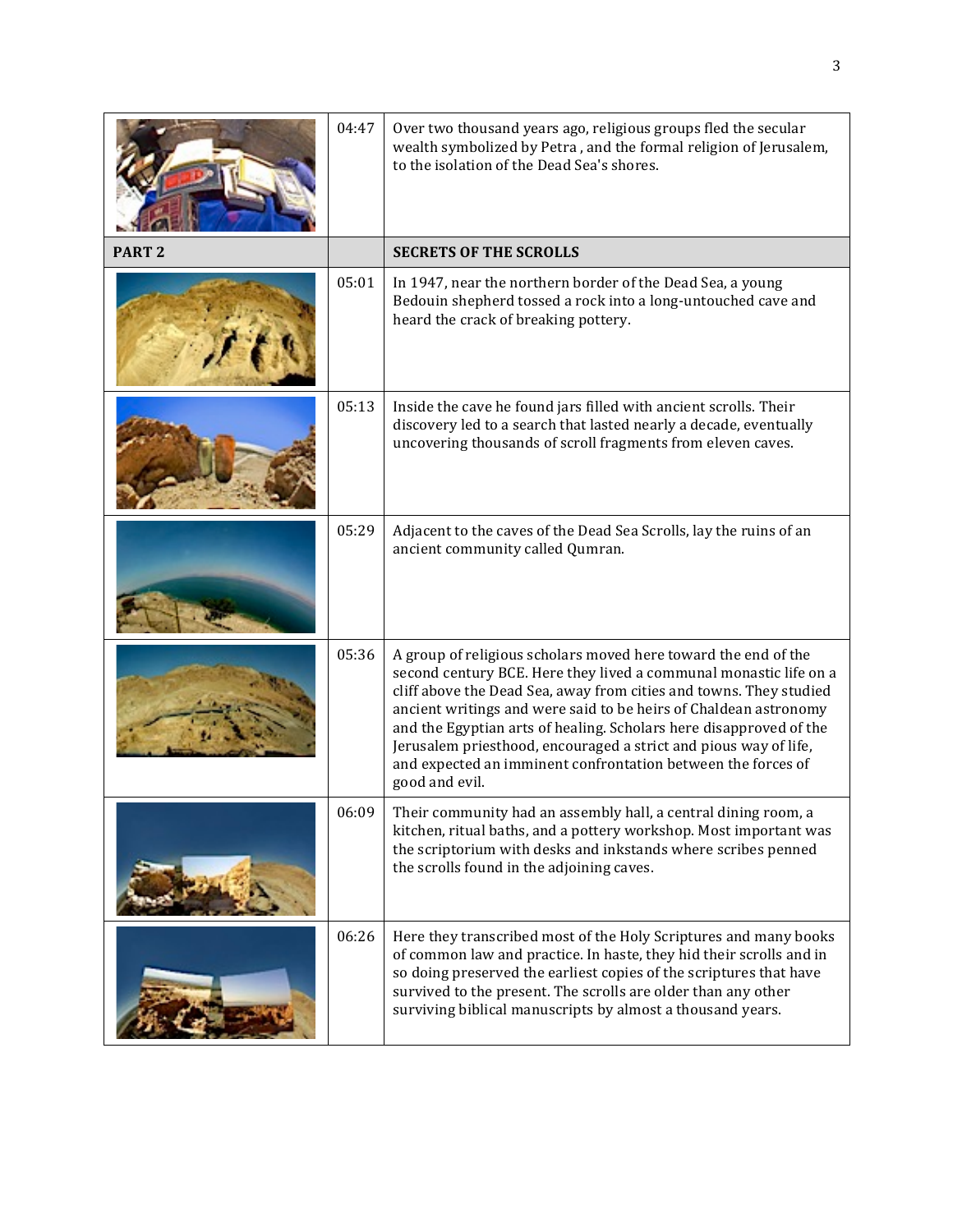|                   | 06:47 | Today most of the scrolls are housed in the Shrine of the Book in<br>Jerusalem. A dome covers the monument, of which two-thirds is<br>below the ground. A lower level entrance leads to a tunnel<br>resembling a cave with artifacts in cases along the walls. At the<br>tunnel's end is the grand room where the scrolls are magnificently<br>displayed. This scroll is one of the longest and best preserved of the<br>Dead Sea Scrolls. |
|-------------------|-------|--------------------------------------------------------------------------------------------------------------------------------------------------------------------------------------------------------------------------------------------------------------------------------------------------------------------------------------------------------------------------------------------------------------------------------------------|
|                   | 07:16 | Scroll preservation is a delicate and tedious task, performed in a<br>lab designed especially for curators handling these artifacts. To<br>provide support, Tanya is sewing scroll fragments between two<br>layers of nylon net. Over time each scroll must be reattached and<br>smoothed.                                                                                                                                                 |
|                   | 07:38 | Scroll fragments must also be identified, described, and translated.<br>Here Asia examines a fragment and removes residues. Then the<br>fragment is matched to other fragments, like piecing together a<br>jigsaw puzzle.                                                                                                                                                                                                                  |
|                   | 07:55 | This preservation process continues as fragments are analyzed,<br>preserved, and archived.                                                                                                                                                                                                                                                                                                                                                 |
| PART <sub>3</sub> |       | <b>SECRETS OF THE ANCIENT ASTRONOMERS</b>                                                                                                                                                                                                                                                                                                                                                                                                  |
|                   | 08:02 | Once preserved, the scrolls could be read, and their knowledge<br>shared, especially the knowledge of ancient astronomers. An<br>ancient scroll of the Book of Job pays tribute to God through<br>constellation patterns still recognized today.                                                                                                                                                                                           |
|                   |       |                                                                                                                                                                                                                                                                                                                                                                                                                                            |
|                   | 08:20 | "He is the Maker of the Bear and Orion, the Pleiades and the<br>constellations of the south." - Job 9                                                                                                                                                                                                                                                                                                                                      |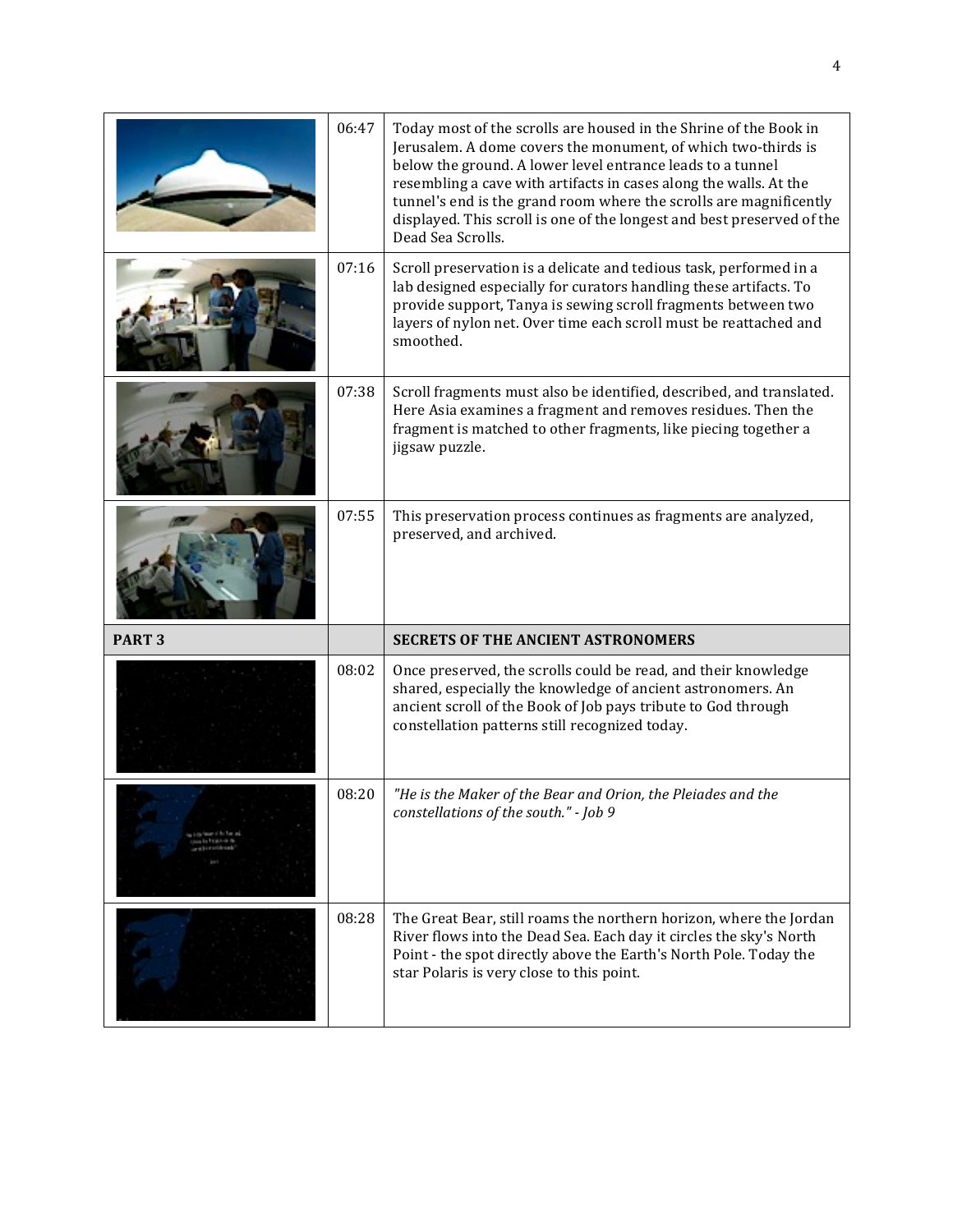| 08:47 | Imagine looking up at the sky from the Dead Sea. Watch as the stars<br>move westward throughout the night, as the spinning Earth carries<br>us eastward under the heavens. This daily motion is a fundamental<br>unit of time - the period from one sunrise to the next.                                                                                                                                            |
|-------|---------------------------------------------------------------------------------------------------------------------------------------------------------------------------------------------------------------------------------------------------------------------------------------------------------------------------------------------------------------------------------------------------------------------|
| 09:09 | Now imagine that the stars could leave trails - showing how the<br>sky's daily motion could track time for ancient civilizations along<br>the Dead Sea.                                                                                                                                                                                                                                                             |
| 09:21 | The Book of Job sites other star patterns indicating their relation to<br>the seasons.                                                                                                                                                                                                                                                                                                                              |
| 09:30 | "Can you bind the beautiful Pleiades? Can you loose the cords of<br>Orion? Can you bring forth the constellations in their seasons" - Job<br>$31 - 32$                                                                                                                                                                                                                                                              |
| 09:44 | In the southern sky, the constellation of Orion, the hunter, still<br>chases the famous seven sisters star cluster called the Pleiades. As<br>the Earth turns eastward, these patterns move westward, reaching<br>the horizon near dawn in the late autumn. The author of Job<br>understood the connection between these patterns and the<br>repeating seasons.                                                     |
| 10:10 | Each year these patterns mark the coming of winter in regions<br>north of the Earth's equator. Their departure from the evening sky<br>promises warmer weather and the arrival of the growing season.                                                                                                                                                                                                               |
| 10:24 | This knowledge of changing star patterns led to calendars that<br>determine the year's religious festivals. Twenty of the Dead Sea<br>Scrolls relate to calendar making and monitoring.                                                                                                                                                                                                                             |
| 10:39 | In the Dead Sea Scrolls, Qumran scholars described their solar<br>calendar, which identified times to celebrate the sacred feasts<br>prescribed in the Law of Moses. The scrolls make it clear that the<br>Qumran group felt that other Jewish sects were mistaken in using a<br>calendar based on the phases of the Moon. This may have been one<br>reason why they withdrew from Jerusalem to celebrate their own |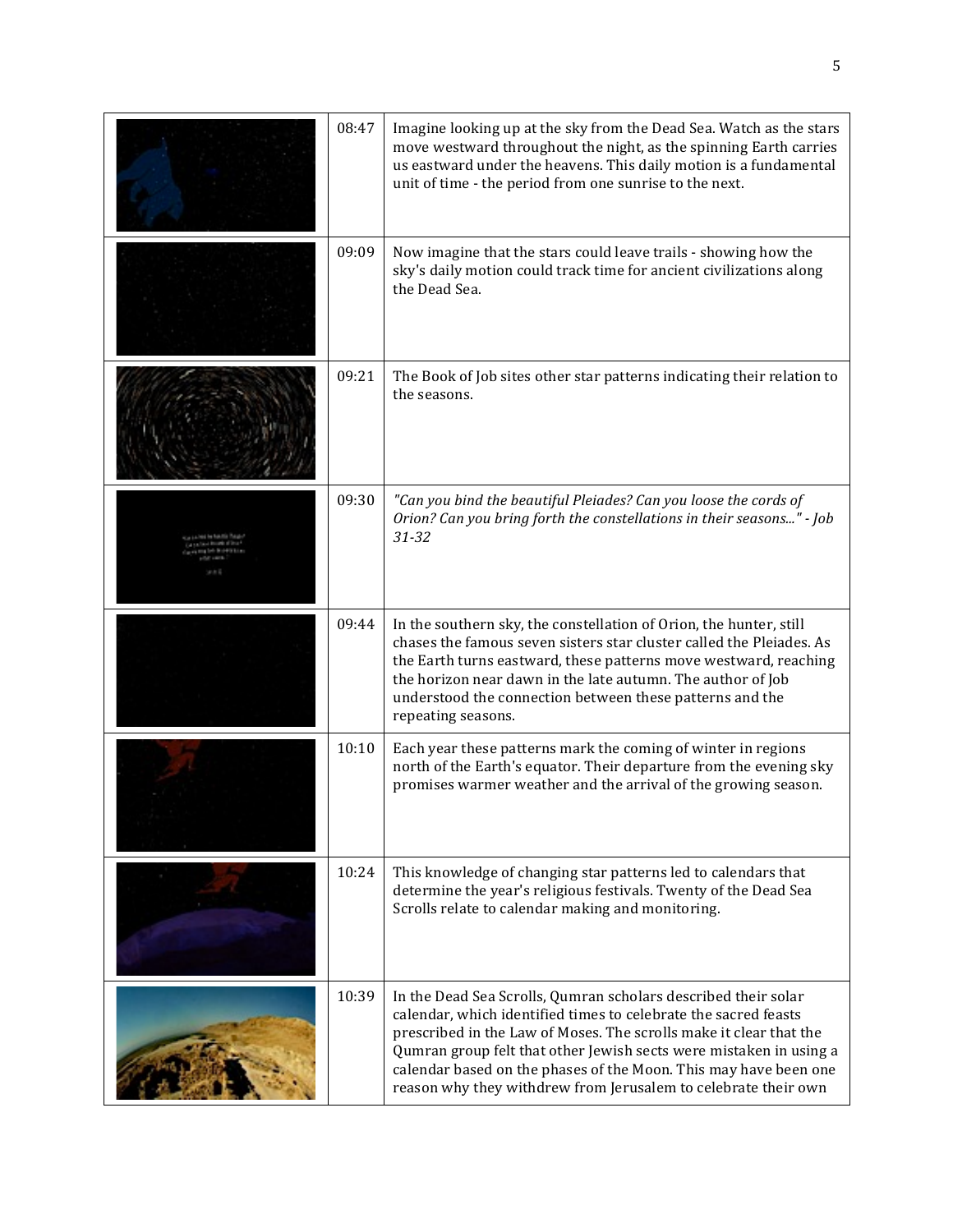|       | feasts at the times that their calendar indicated.                                                                                                                                                                                                                                                                                                                                                                                                                                                                                                              |
|-------|-----------------------------------------------------------------------------------------------------------------------------------------------------------------------------------------------------------------------------------------------------------------------------------------------------------------------------------------------------------------------------------------------------------------------------------------------------------------------------------------------------------------------------------------------------------------|
| 11:12 | The use of a solar calendar dates back to Ancient Egypt, where a<br>great civilization grew around the delta of the Nile River over 3,000<br>years before the writing of the Dead Sea Scrolls. Egyptian<br>astronomers used rising and setting positions of stars to align the<br>faces of the three great pyramids of Giza - precisely North, South,<br>East, and West. Inside the great pyramid of Cheops, passageways<br>lead due North and South - perhaps aligned the North Star 5,000<br>years ago, and with the middle star of the hunter, Orion's Belt. |
| 11:25 | Egyptian astronomer-priests recognized that the bright star Sirius,<br>would appear in the morning twilight just before the Nile River's<br>annual flood - an event that turned this barren desert into fertile<br>cropland. The return of Sirius to the pre-dawn sky marked the<br>beginning of a new year in the world's first solar calendar.                                                                                                                                                                                                                |
| 12:17 | The scholars of Qumran produced a solar calendar as accurate as<br>that of ancient Egypt.                                                                                                                                                                                                                                                                                                                                                                                                                                                                       |
| 12:23 | We do not know if Qumran scholars studied the Egyptian solar<br>calendar, but they were certainly aware of it. Marc Anthony had<br>given Cleopatra, the Queen of Egypt, large parts of the region -<br>especially the Dead Sea.                                                                                                                                                                                                                                                                                                                                 |
| 12:37 | The Holy Land is a small place. Stories from journeys of Abraham,<br>through the life of Christ, cover a geographic area, smaller than the<br>state of Texas. Even with primitive transportation by foot, donkey,<br>camel or horse, this area was connected, and scientific knowledge<br>from agriculture to astronomy was easily shared.                                                                                                                                                                                                                      |
| 13:02 | In contrast, other ancient societies surrounding the Dead Sea kept<br>a lunar calendar. They recognized that the Moon changed its<br>appearance in a regular and repeating manner and that everyone<br>could see, making it a very convenient calendar marker. Both the<br>Jewish and the Muslim calendars are based on the Moon's phases.<br>The fundamental unit of time is the period from one new Moon to<br>the next - a period of 29 and a half days.                                                                                                     |
| 13:30 | Aware of the lunar phases, the scholars of Qumran kept a solar<br>calendar aligned with the seasons, but used Moon phases to set<br>exact times for events. In their calendar, the first day of each year<br>fell on the same day of the week: Wednesday, the day in which God<br>made the Sun, Moon and the stars. All festivals also fell on the same<br>day of the week each year.                                                                                                                                                                           |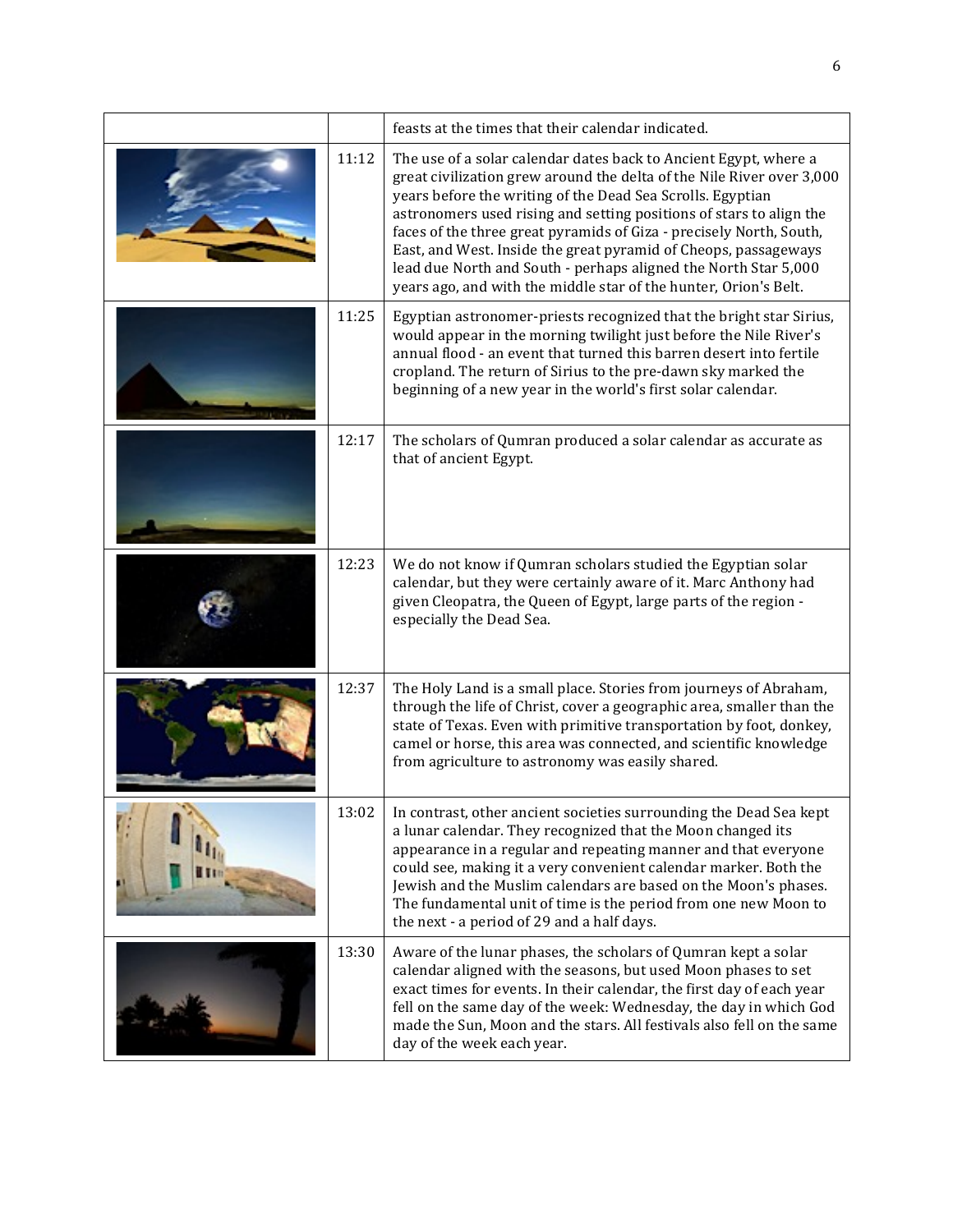|                   | 13:58 | The Qumran calendar makers needed a method for connecting the<br>seasons to the calendar - a date that could be determined precisely<br>every year. A calendar scroll from Cave 4 begins with this<br>description of such a day:                                                                                                                                                                                                                                                                                                                                                                                                           |
|-------------------|-------|--------------------------------------------------------------------------------------------------------------------------------------------------------------------------------------------------------------------------------------------------------------------------------------------------------------------------------------------------------------------------------------------------------------------------------------------------------------------------------------------------------------------------------------------------------------------------------------------------------------------------------------------|
|                   | 14:14 | "The Sun rises due east, and shines at the celestial equator, on the<br>horizon at dawn, as night becomes morning, on Wednesday"                                                                                                                                                                                                                                                                                                                                                                                                                                                                                                           |
|                   | 14:26 | A limestone sundial has been discovered at Qumran. This sundial<br>could be used to measure Sun angles during the year, allowing the<br>scholars of Qumran to identify the day in the spring when the Sun<br>rises due East and sets due West. It could fix the Qumran calendar<br>to the seasons and verify the days for feasting and fasting.                                                                                                                                                                                                                                                                                            |
| PART <sub>4</sub> |       | <b>DEATH AT THE DEAD SEA</b>                                                                                                                                                                                                                                                                                                                                                                                                                                                                                                                                                                                                               |
|                   | 14:49 | As the scribes of Qumran transcribed the scrolls, political unrest<br>was brewing in the area. The Roman Empire claimed the region<br>and Roman cities like Caesarea, grew in power along the<br>Mediterranean coast. The Roman civilization with its<br>amphitheaters and colonnades brought new threats to the<br>monastic way of life. This port city even had an aqueduct bringing<br>in fresh water from distant mountains. Everywhere Roman culture<br>and rule grew and increasingly threatened the traditional ways of<br>life. The Jewish community staged a great revolt over Roman rule<br>beginning here in Caesarea in 66 CE. |
|                   | 15:33 | Within two years Qumran fell to the Roman army. We can imagine<br>scribes and scholars rushing to hide their precious scrolls in the<br>cliffs overlooking the Dead Sea. In all, they used 11 caves, with Cave<br>4, the one closest to Qumran, containing almost half of all scrolls<br>discovered. Carefully they closed up the caves, hiding any evidence<br>of the scholarly treasure contained within.                                                                                                                                                                                                                                |
|                   | 16:00 | Some of the people of Qumran fled to Masada, a rugged mountain<br>fortress near the southwestern shore of the Dead Sea. Here<br>archeologists have found a place for tanning hides to make scrolls<br>and places these exiles might have used to continue their writing.<br>Reaching the top of Masada is difficult and its fortress could store<br>food and water for many months.                                                                                                                                                                                                                                                        |
|                   | 16:24 | In 72 C.E. the Romans arrived here and began their siege. They<br>created a giant ramp to carry their battering ram to the citadel. The<br>Jewish zealots, last of the rebellion, knew that they would soon be<br>captured and enslaved.                                                                                                                                                                                                                                                                                                                                                                                                   |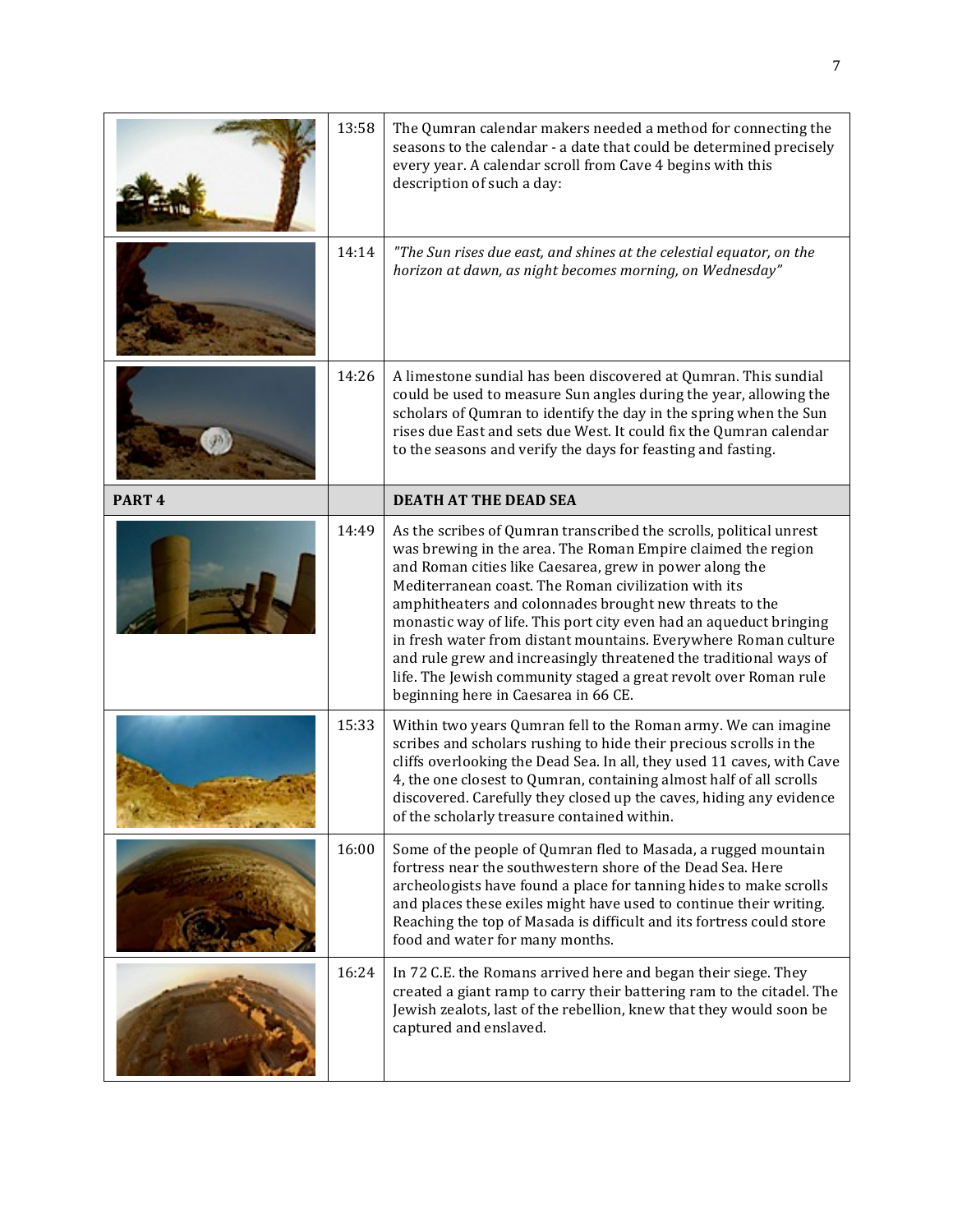|               | 16:41 | On their last night of freedom, the group's leader, Eleazar ben Yair,<br>made an impassioned speech to his beleaguered compatriots. "Let<br>us die before we become slaves under our enemies and let us go<br>out of the world, together with our children and our wives, in a<br>state of freedom."                                                                                                                                                                                                                               |
|---------------|-------|------------------------------------------------------------------------------------------------------------------------------------------------------------------------------------------------------------------------------------------------------------------------------------------------------------------------------------------------------------------------------------------------------------------------------------------------------------------------------------------------------------------------------------|
|               | 17:02 | The next morning, the first day of Passover, the Roman general<br>Flavius Silva and his troops put on their armor and eagerly<br>marched to the crest of Masada. But no enemy confronted them.<br>Only two women and five children appeared. From them, Silva and<br>his men learned the truth. The others were dead and their homes<br>burned - choosing freedom in death, over a life of slavery.                                                                                                                                |
|               | 17:29 | With the fall of Masada and the death of the remaining Qumran<br>scholars, the Dead Sea faded from Jewish history - carrying the<br>secret of its scrolls into obscurity.                                                                                                                                                                                                                                                                                                                                                          |
| <b>PART 5</b> |       | <b>SECRETS OF THE SEA</b>                                                                                                                                                                                                                                                                                                                                                                                                                                                                                                          |
|               | 17:41 | The Dead Sea itself relates to a time frame that extends far beyond<br>the years that its scrolls were hidden. The Sea belongs to a rift<br>valley extending from Northern Syria to central Mozambique.                                                                                                                                                                                                                                                                                                                            |
|               | 17:55 | It also separates moving plates in the Earth's crust. The eastern<br>side belongs to the Arabian plate that is moving eastward. The<br>valley's western side is part of the Africa plate, pushing northward<br>to close the Mediterranean Sea. As these plates pull apart, the rift<br>valley has dropped between them and produced Earth's lowest<br>point, the Dead Sea.                                                                                                                                                         |
|               | 18:20 | Fresh water flowing downstream through the Jordan River empties<br>into the Dead Sea. Having no exit point, the water evaporates,<br>causing salts to accumulate in the lake and in its sediments. As a<br>result, the Dead Sea's salt concentration is about 33 percent,<br>compared to 3 percent in the ocean. In the 1930s, the inflow of<br>freshwater equaled the rate of evaporation. Today irrigation<br>projects have diverted about 90 percent of the river's water,<br>leaving a tiny precious trickle for the Dead Sea. |
|               | 18:59 | In 1968, Apollo astronauts photographed the Dead Sea with two<br>basins - one large and deep in the North, and a second, smaller and<br>more shallow in the South - separated by a peninsula at Masada.<br>Today, the southern basin is essentially dry, except for evaporation<br>ponds. The Dead Sea's water level is dropping by as much as 13<br>inches per year.                                                                                                                                                              |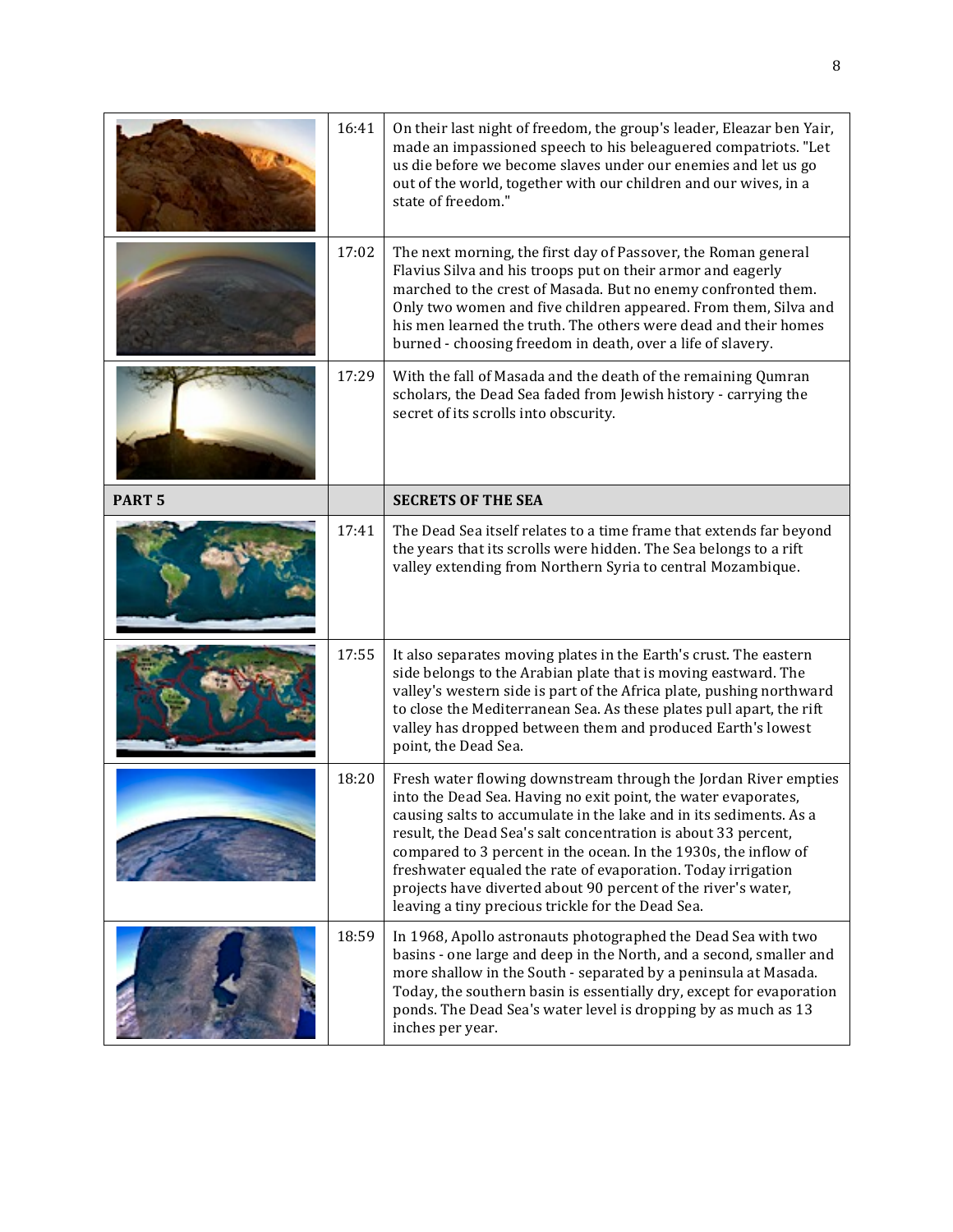| 19:26 | As the Dead Sea dries up, so too does the underground reservoir of<br>fresh water - a one-time reserve that may never be replaced.                                                                                                                                                                                                                                                            |
|-------|-----------------------------------------------------------------------------------------------------------------------------------------------------------------------------------------------------------------------------------------------------------------------------------------------------------------------------------------------------------------------------------------------|
| 19:37 | The Bible says Jesus was baptized where the Jordan River meets<br>the Dead Sea. and scribes created the Dead Sea Scrolls along its<br>shore. King Herrod made his winter home on Masada. Now this<br>delicate ecosystem at the lowest point on Earth is threatened. For<br>five million years it has survived, but how much will there be for<br>future generations?                          |
| 20:02 | Colonel Ilan Ramon watched the Dead Sea drifting below him from<br>the Space Shuttle Columbia. Here he saw hope and a vision for the<br>future:                                                                                                                                                                                                                                               |
| 20:12 | "The world looks marvelous from up here, so peaceful, so wonderful<br>and so fragile.                                                                                                                                                                                                                                                                                                         |
| 20:20 | From space our world looks as one unit without borders. So let's<br>work our way for peace, and better life for every one on Earth."                                                                                                                                                                                                                                                          |
|       | <b>WINDS OF TIME</b>                                                                                                                                                                                                                                                                                                                                                                          |
| 20:30 | Winds of time whisper stories,<br>to sea they cry,<br>Distant memories of days gone by,<br>Through the warm salty tears,<br>I remember you,<br>If they only knew,<br>That they could be saving you,<br>I could look into your eyes,<br>they are so blue<br>Then you'll come to life<br>In memories we left behind<br>What I wouldn't do,<br>To say how much I miss you<br>Calling out for you |
|       |                                                                                                                                                                                                                                                                                                                                                                                               |